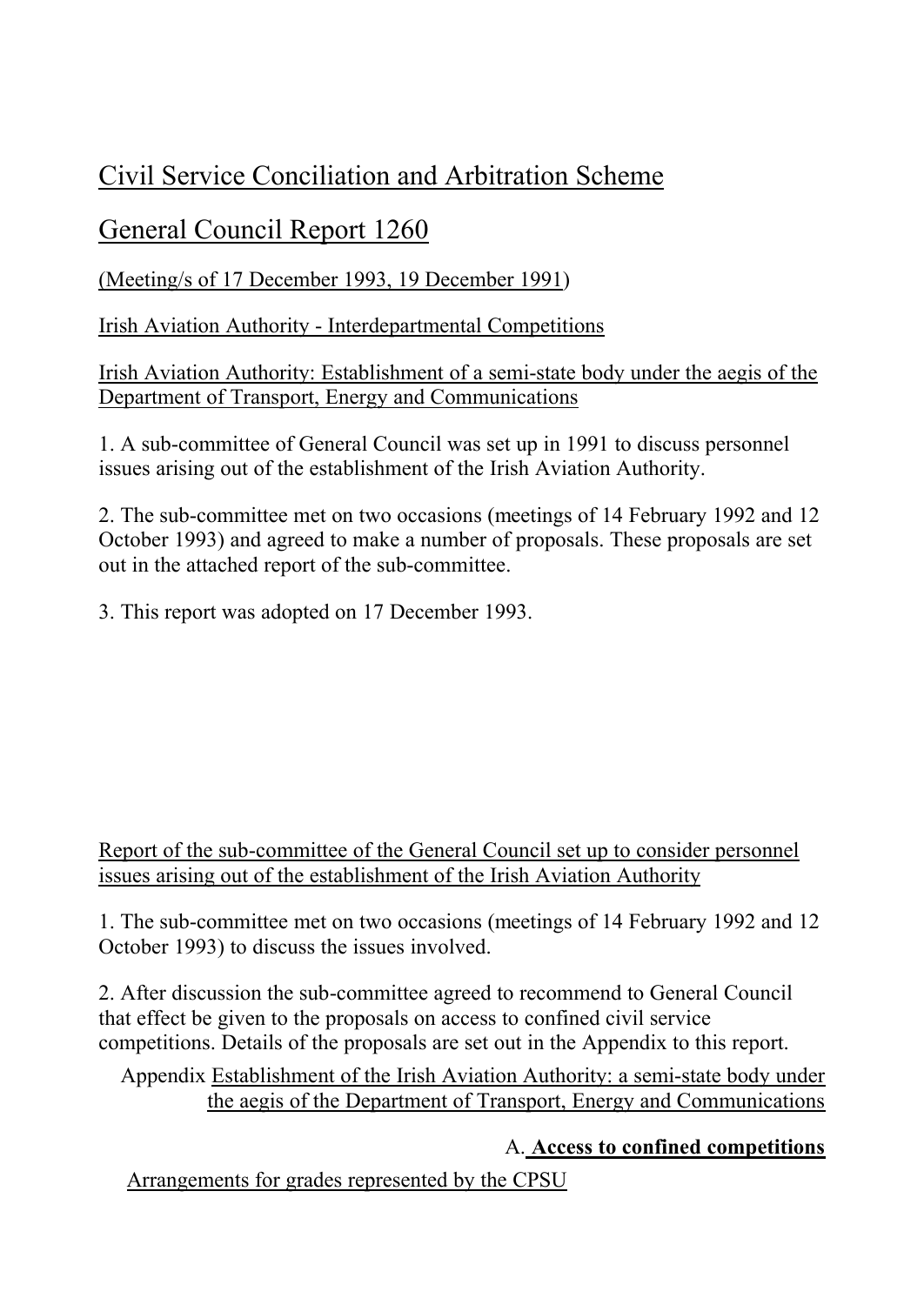1. Officers in the Air Navigation Services Office of the Department of Transport, Energy and Communications in grades represented by the CPSU who are transferred to the Irish Aviation Authority on vesting day and subsequently will be eligible to compete at three confined Civil Service competitions for appointment to each of the grades (a) to (g) below or to compete at all such competitions held within a period of three years from vesting day whichever arrangement expires the sooner. The competitions are as follows:

- (a) Executive Officer
- (b) Staff Officer
- (c) Clerical Officer
- (d) Superintendent of Typists
- (e) Supervisor of Typists
- (f) Computer Programmer
- (g) Clerical Officer (Senior Computer Operator)

If any of the competitions (a) to (c) above is not held within the three year period officers will remain eligible to compete at the first such competition whenever held.

2. The determining date for eligibility for all the competitions will be the date immediately prior to vesting day.

3. The Irish Aviation Authority will have a liability to make one appointment from the relevant panel for each officer from the Irish Aviation Authority on the panel who accepts a post in the Civil Service. If the panel has been exhausted the Irish Aviation Authority will be assigned the first available officer from the next panel.

4. The liabilities of the Irish Aviation Authority will reckon from vesting day.

5. An officer on a panel may refuse an appointment to the Irish Aviation Authority and remain on that panel for an appointment other than in the Irish Aviation Authority.

6. These arrangements are subject to review in the event of a material change in the grading structures or promotion procedures of either the Irish Aviation Authority or the Civil Service. They may be terminated at any time by agreement between the Official and Staff Sides.

#### Arrangements for grades represented by the PSEU

1. Officers in the Air Navigation Services Office of the Department of Transport, Energy and Communications in grades represented by the PSEU who are transferred to the Irish Aviation Authority on vesting day and subsequently will be eligible for confined competitions for appointment to Higher Executive Officer and Assistant Principal level posts for a maximum period of three years from vesting